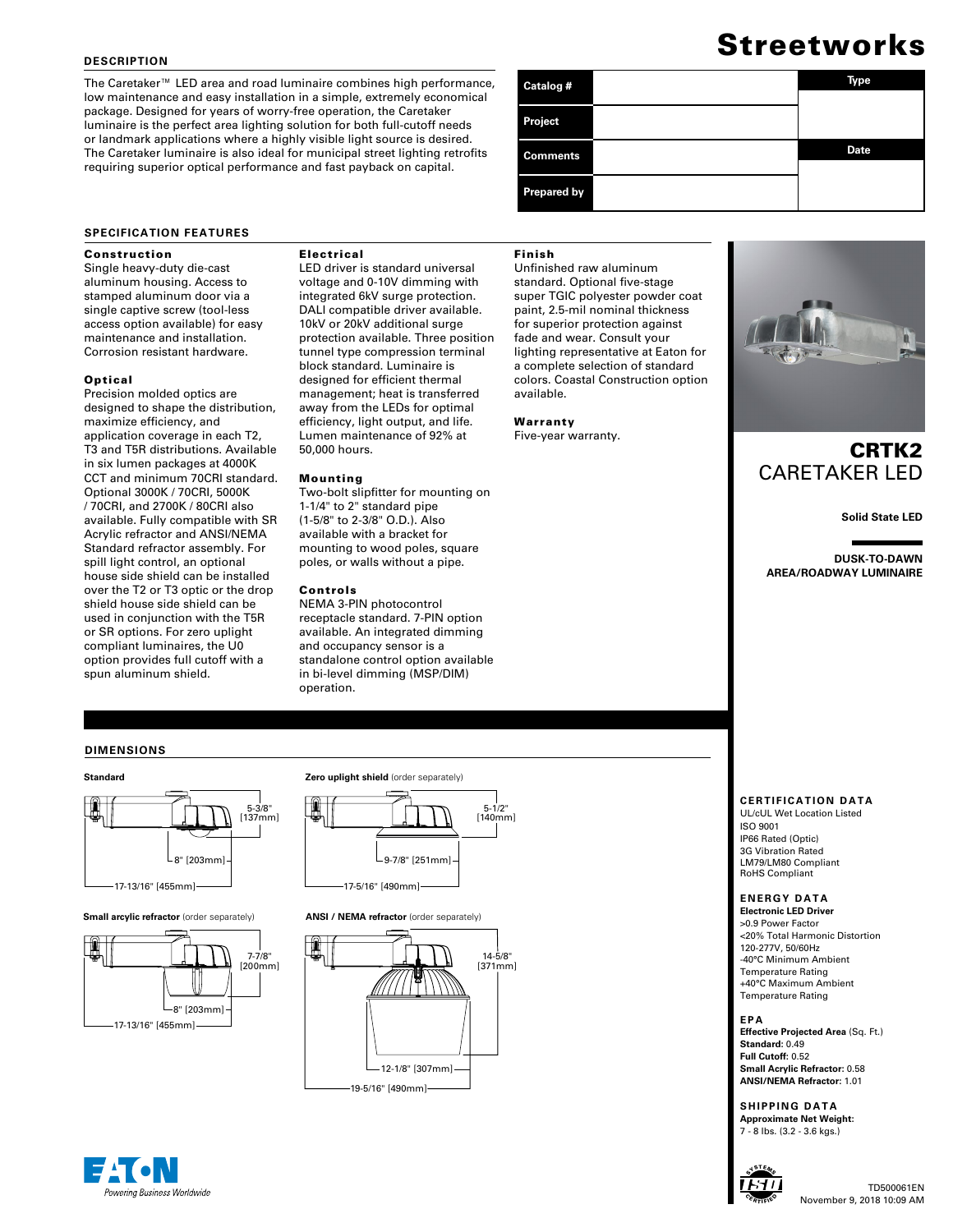### **OPTIONAL WALL/POLE MOUNTING BRACKET**

### **OPTIONAL WOOD POLE PIPE ARM**







### **CONTROL OPTIONS**

### 0-10V (D)

This fixture is offered standard with 0-10V dimming driver(s). The dimming option provides 0-10V dimming wire leads for use with a lighting control panel or other control method.

### Photocontrol (4N7)

Photocontrol receptacles provide a flexible solution to enable dusk-to-dawn lighting by sensing light levels. Advanced control systems compatible with NEMA 7-PIN standards can be utilized with the 4N7 receptacle.

### Dimming Occupancy Sensor (MSP/DIM-L30)

These sensors are factory installed in the luminaire housing. When the MSP/DIM-L30 sensor option is selected, the occupancy sensor is connected to a dimming driver and the entire luminaire dims when there is no activity detected. When activity is detected, the luminaire returns to full light output. The MSP/DIM sensor is factory preset to dim down to approximately 50 percent power with a time delay of five minutes.

These occupancy sensors includes an integral photocell that can be activated with the ISHH-01 accessory for dusk-to-dawn control or daylight harvesting — the factory preset is OFF. The ISHH-01 is a wireless tool utilized for changing the dimming level, time delay, sensitivity and other parameters. A variety of sensor lens are available to optimize the coverage pattern for mounting heights from 12'-30'.

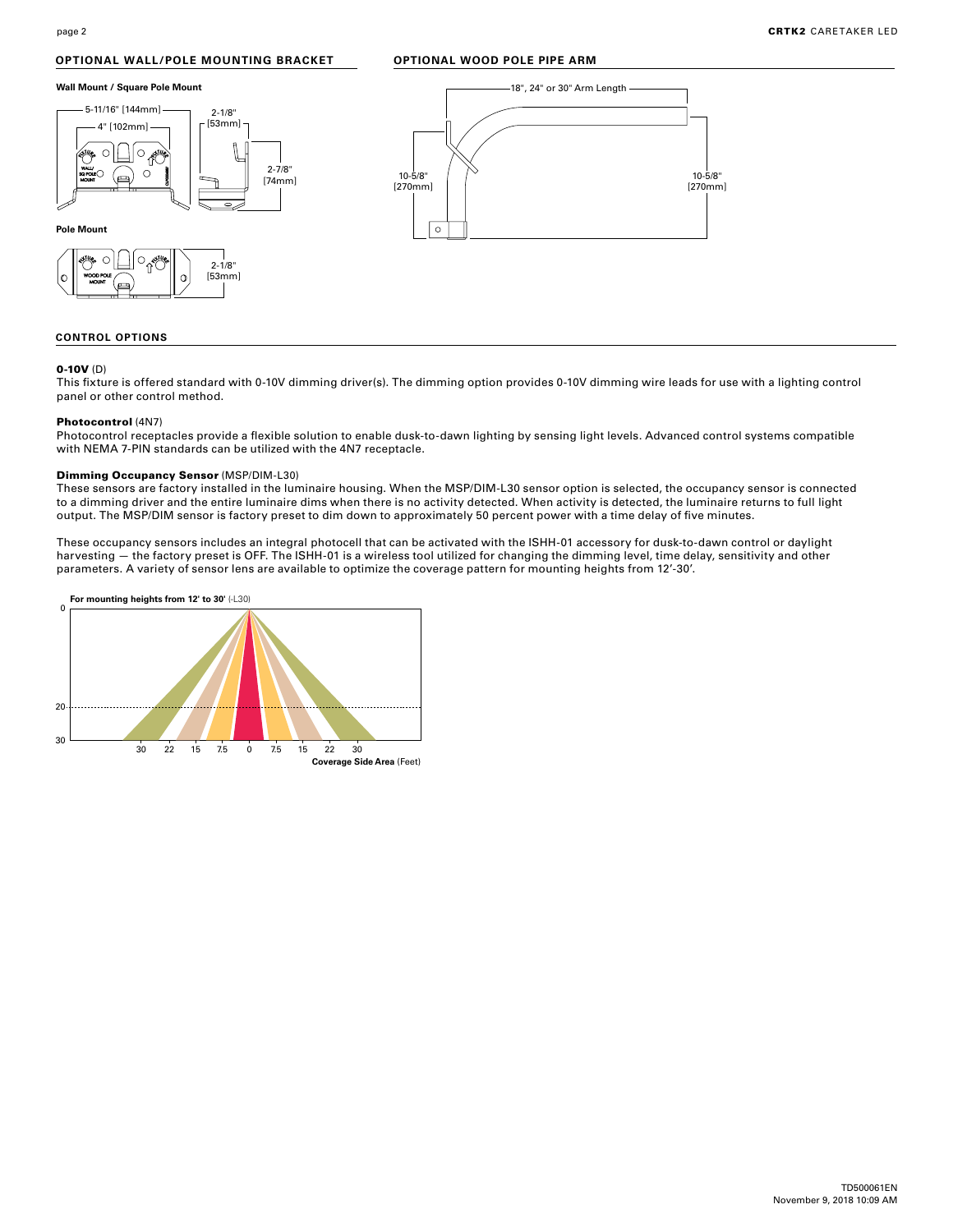### **POWER AND LUMENS (UNV)**

|                      | <b>Light Engine</b>      | C013     | C015     | C016     | C018            | C01             | C01H            |
|----------------------|--------------------------|----------|----------|----------|-----------------|-----------------|-----------------|
| Power (Watts)        |                          | 20       | 29       | 41       | 50              | 59              | 71              |
| <b>Wattage Label</b> |                          | 20       | 30       | 40       | 50              | 60              | 70              |
|                      | Input Current @ 120V (A) | 0.17     | 0.25     | 0.35     | 0.42            | 0.50            | 0.59            |
|                      | Input Current @ 277V (A) | 0.08     | 0.11     | 0.16     | 0.17            | 0.22            | 0.26            |
| Optics               |                          |          |          |          |                 |                 |                 |
|                      | 4000K Lumens             | 2,940    | 4,247    | 5,615    | 6,687           | 7,996           | 9,161           |
|                      | <b>BUG Rating</b>        | B1-U2-G1 | B1-U2-G1 | B1-U3-G2 | B2-G3-U2        | B2-G3-U2        | B2-G3-B2        |
| T <sub>2</sub>       | 3000K Lumens             | 2,862    | 4,133    | 5,464    | 6,507           | 7,781           | 8,915           |
|                      | <b>BUG Rating</b>        | B1-U2-G1 | B1-U2-G1 | B1-U3-G2 | B2-G3-U2        | B2-G3-U2        | B2-G3-U2        |
|                      | 4000K Lumens             | 2,940    | 4,246    | 5,614    | 6,685           | 7,994           | 9,159           |
| T2-U0                | <b>BUG Rating</b>        | B1-U0-G1 | B1-U0-G1 | B1-U0-G1 | B1-U0-G1        | B2-U0-G2        | B2-U0-G2        |
|                      | 3000K Lumens             | 2,861    | 4,132    | 5,463    | 6,506           | 7,779           | 8,913           |
|                      | <b>BUG Rating</b>        | B1-U0-G1 | B1-U0-G1 | B1-U0-G1 | B1-U0-G1        | B2-U0-G2        | B2-U0-G2        |
| T3                   | 4000K Lumens             | 2,851    | 4,118    | 5,445    | 6,485           | 7,554           | 8,884           |
|                      | <b>BUG Rating</b>        | B1-U2-G1 | B1-U2-G1 | B1-U3-G1 | B1-U3-G2        | B1-U3-G2        | B2-U3-G2        |
|                      | 3000K Lumens             | 2,775    | 4,008    | 5,299    | 6,311           | 7,546           | 8,645           |
|                      | <b>BUG Rating</b>        | B1-U2-G1 | B1-U2-G1 | B1-U3-G1 | B1-U3-G1        | B1-U3-G2        | B2-U3-G2        |
|                      | 4000K Lumens             | 2,854    | 4,122    | 5,450    | 6,490           | 7,761           | 8,892           |
| T3-U0                | <b>BUG Rating</b>        | B1-U0-G1 | B1-U0-G1 | B1-U0-G1 | B1-U0-G1        | B2-U0-G2        | B2-U0-G2        |
|                      | 3000K Lumens             | 2,777    | 4,011    | 5,304    | 6,316           | 7,552           | 8,653           |
|                      | <b>BUG Rating</b>        | B1-U0-G1 | B1-U0-G1 | B1-U0-G1 | B1-U0-G1        | B2-U0-G2        | B2-U0-G2        |
|                      | 4000K Lumens             | 3,103    | 4,481    | 5,925    | 7,056           | 8,438           | 9,667           |
| T <sub>5</sub> R     | <b>BUG Rating</b>        | B2-U2-G1 | B3-U2-G1 | B3-U2-G1 | B3-U3-G2        | B3-U3-G2        | B4-U3-G2        |
|                      | 3000K Lumens             | 3,020    | 4,361    | 5,766    | 6,867           | 8,211           | 9,408           |
|                      | <b>BUG Rating</b>        | B2-U2-G1 | B3-U2-G1 | B3-U2-G1 | B3-U2-G1        | B3-U3-G2        | B3-U3-G2        |
|                      | 4000K Lumens             | 3,127    | 4,515    | 5,971    | 7,110           | 8,502           | 9,741           |
| <b>T5R-U0</b>        | <b>BUG Rating</b>        | B2-U0-G1 | B3-U0-G1 | B3-U0-G1 | <b>B3-U0-G2</b> | B3-U0-G2        | B4-U0-G2        |
|                      | 3000K Lumens             | 3,043    | 4,394    | 5,810    | 6,919           | 8,274           | 9,479           |
|                      | <b>BUG Rating</b>        | B2-U0-G1 | B3-U0-G1 | B3-U0-G1 | <b>B3-U0-G2</b> | <b>B3-U0-G2</b> | <b>B3-U0-G2</b> |
|                      | 4000K Lumens             | 3,071    | 4,435    | 5,864    | 6,983           | 8,350           | 9,567           |
| T5R-SR               | <b>BUG Rating</b>        | B2-U3-G1 | B3-U3-G2 | B3-U3-G2 | B3-U3-G2        | B3-U3-G3        | B4-U3-G3        |
|                      | 3000K Lumens             | 2,988    | 4,316    | 5,706    | 6,795           | 8,126           | 9,310           |
|                      | <b>BUG Rating</b>        | B2-U3-G1 | B3-U3-G2 | B3-U3-G2 | B3-U3-G2        | B3-U3-G2        | B4-U3-G3        |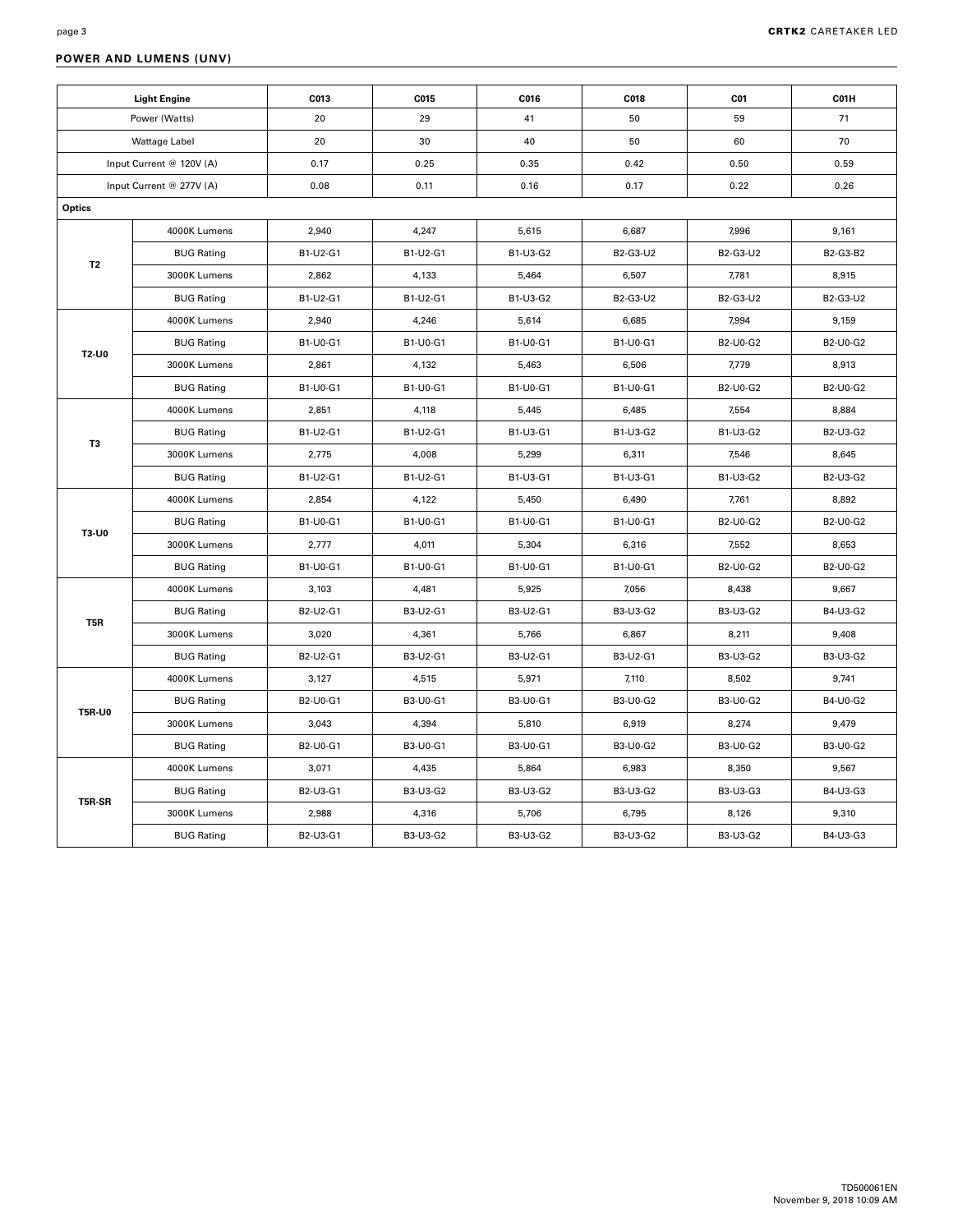| ÷ |  |
|---|--|
|   |  |

### **POWER AND LUMENS (DALI)**

|                          | <b>Light Engine</b>      | C013     | C015     | C016     | C018            | C01             | C01H     |
|--------------------------|--------------------------|----------|----------|----------|-----------------|-----------------|----------|
| Power (Watts)            |                          | 23       | 33       | 43       | 53              | 60              | 75       |
| <b>Wattage Label</b>     |                          | 20       | 30       | 40       | 50              | 60              | 80       |
| Input Current @ 120V (A) |                          | 0.20     | 0.28     | 0.36     | 0.45            | 0.50            | 0.63     |
|                          | Input Current @ 277V (A) | 0.09     | 0.13     | 0.16     | 0.19            | 0.22            | 0.27     |
| Optics                   |                          |          |          |          |                 |                 |          |
|                          | 4000K Lumens             | 3,341    | 4,606    | 5,790    | 7,325           | 8,066           | 9,523    |
|                          | <b>BUG Rating</b>        | B1-U2-G1 | B1-U2-G1 | B1-U3-G2 | B2-G3-U2        | B2-G3-U2        | B2-G3-U2 |
| <b>T2</b>                | 3000K Lumens             | 3,212    | 4,428    | 5,564    | 7,128           | 7,850           | 9,267    |
|                          | <b>BUG Rating</b>        | B1-U2-G1 | B1-U2-G1 | B1-U3-G2 | B2-G3-U2        | B2-U3-G2        | B2-G3-U2 |
|                          | 4000K Lumens             | 3,341    | 4,605    | 5,788    | 7,323           | 8,065           | 9,521    |
|                          | <b>BUG Rating</b>        | B1-U0-G1 | B1-U0-G1 | B1-U0-G1 | B2-U0-G2        | B2-U0-G2        | B2-U0-G2 |
| T2-U0                    | 3000K Lumens             | 3,211    | 4,427    | 5,564    | 7,126           | 7,848           | 9,265    |
|                          | <b>BUG Rating</b>        | B1-U0-G1 | B1-U0-G1 | B1-U0-G1 | B2-U0-G2        | B2-U0-G2        | B2-U0-G2 |
|                          | 4000K Lumens             | 3,240    | 4,467    | 5,614    | 7,103           | 7,822           | 9,235    |
| T3                       | <b>BUG Rating</b>        | B1-U2-G1 | B1-U3-G1 | B1-U3-G1 | B1-U3-G2        | B1-U3-G2        | B2-U3-G2 |
|                          | 3000K Lumens             | 3,115    | 4,294    | 5,397    | 6,912           | 7,612           | 8,987    |
|                          | <b>BUG Rating</b>        | B1-U2-G1 | B1-U2-G1 | B1-U3-G1 | B1-U3-G2        | B1-U3-G2        | B2-U3-G2 |
|                          | 4000K Lumens             | 3,243    | 4,471    | 5,619    | 7,109           | 7,829           | 9,243    |
| T3-U0                    | <b>BUG Rating</b>        | B1-U0-G1 | B1-U0-G1 | B1-U0-G1 | B2-U0-G2        | B2-U0-G2        | B2-U0-G2 |
|                          | 3000K Lumens             | 3,118    | 4,298    | 5,402    | 6,918           | 7,619           | 8,994    |
|                          | <b>BUG Rating</b>        | B1-U0-G1 | B1-U0-G1 | B1-U0-G1 | B1-U0-G2        | B2-U0-G2        | B2-U0-G2 |
|                          | 4000K Lumens             | 3,526    | 4,861    | 6,109    | 7,730           | 8,512           | 10,049   |
| T <sub>5</sub> R         | <b>BUG Rating</b>        | B2-U2-G1 | B3-U2-G1 | B3-U2-G1 | B3-U3-G2        | B3-U3-G2        | B4-U3-G2 |
|                          | 3000K Lumens             | 3,390    | 4,673    | 5,873    | 7,522           | 8,283           | 9,779    |
|                          | <b>BUG Rating</b>        | B2-U2-G1 | B3-U2-G1 | B3-U2-G1 | B3-U3-G2        | B3-U3-G2        | B4-U3-G2 |
|                          | 4000K Lumens             | 3,553    | 4,898    | 6,156    | 7,789           | 8,577           | 10,126   |
| <b>T5R-U0</b>            | <b>BUG Rating</b>        | B2-U0-G1 | B3-U0-G1 | B3-U0-G1 | <b>B3-U0-G2</b> | <b>B3-U0-G2</b> | B4-U0-G2 |
|                          | 3000K Lumens             | 3,415    | 4,708    | 5,918    | 7,579           | 8,347           | 9,854    |
|                          | <b>BUG Rating</b>        | B2-U0-G1 | B3-U0-G1 | B3-U0-G1 | B3-U0-G2        | B3-U0-G2        | B4-U0-G2 |
|                          | 4000K Lumens             | 3,489    | 4,810    | 6,046    | 7,649           | 8,424           | 9,945    |
| T5R-SR                   | <b>BUG Rating</b>        | B2-U3-G1 | B3-U3-G2 | B3-U3-G2 | B3-U3-G2        | B3-U3-G3        | B4-U3-G3 |
|                          | 3000K Lumens             | 3,354    | 4,624    | 5,812    | 7,443           | 8,197           | 9,677    |
|                          | <b>BUG Rating</b>        | B2-U3-G1 | B3-U3-G2 | B3-U3-G2 | B3-U3-G2        | B3-U3-G3        | B4-U3-G3 |

## **LUMEN MULTIPLIER LUMEN MAINTENANCE** Т

| Ambient<br><b>Temperature</b> | Lumen<br><b>Multiplier</b> |  |
|-------------------------------|----------------------------|--|
| $10^{\circ}$ C                | 1.02                       |  |
| $15^{\circ}$ C                | 1.01                       |  |
| $25^{\circ}$ C                | 1.00                       |  |
| $40^{\circ}$ C                | 0.99                       |  |

| Ambient<br><b>Temperature</b> | TM-21 Lumen<br><b>Maintenance</b><br>(50,000 Hours) | Theoretical<br>L70 (Hours) |
|-------------------------------|-----------------------------------------------------|----------------------------|
| Up to $40^{\circ}$ C          | 92.30%                                              | >306.000                   |